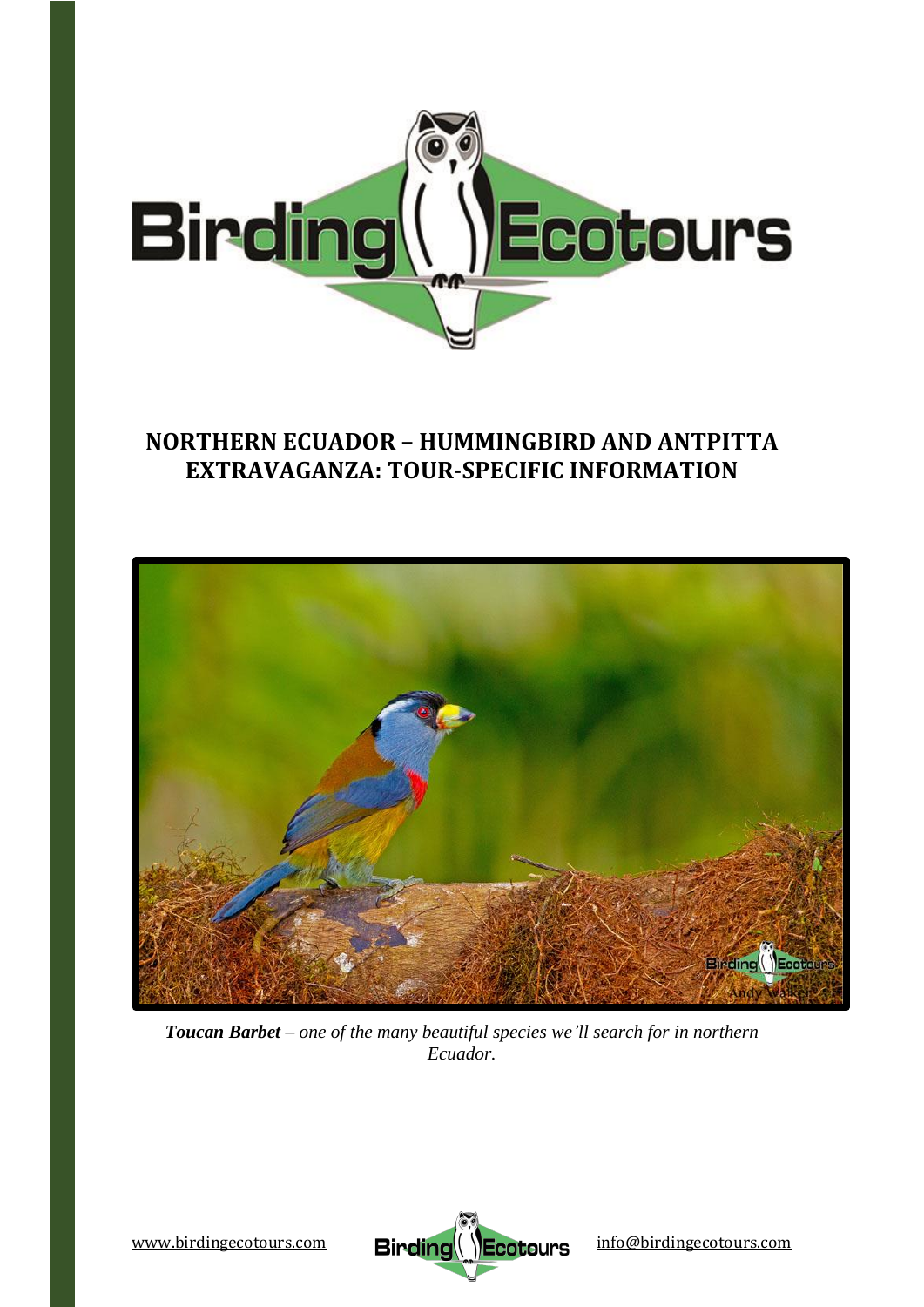# **[PLEASE CLICK HERE FOR GENERAL INFORMATION PERTAINING TO](https://www.birdingecotours.com/ecuador-country-info/)  [ALL OUR ECUADOR TOURS](https://www.birdingecotours.com/ecuador-country-info/)**

This northern Ecuador trip is perhaps the finest birding trip in all of South America, both in terms of infrastructure, birding facilities and the amazing quality of birds on offer. There is no other area in Ecuador where you will be able to enjoy hummingbird feeders that will provide you stunning views of jewels such as **Sword-billed Hummingbird**, **Giant Hummingbird**, **White-booted Racket-tail**, **Ecuadorian Piedtail** and **Velvetpurple Coronet**, to name a few. You will also be able to visit antpitta feeding stations where it is possible to see **Giant Antpitta**, **Moustached Antpitta**, **Ochre-breasted Antpitta**, **Rufous Antpitta**, **Chestnut-crowned Antpitta**, **Tawny Antpitta**, **Plainbacked Antpitta**, **Yellow-breasted Antpitta** and **White-bellied Antpitta**. We shall enjoy colorful species such as **Plate-billed Mountain Toucan**, **Moss-backed Tanager**, **Glistening-green Tanager**, **Toucan Barbet**, **Crimson-rumped Toucanet**, **Yellowthroated Toucan**, and classic Andean species such as **Andean Condor**, **Rufous-bellied Seedsnipe** and **Torrent Duck**. We will also be targeting a number of secretive specials such as **Ocellated Tapaculo** and even **Banded Ground Cuckoo**.

# **ARRIVAL INFORMATION**

Our tour will start and end in the city of Quito, Ecuador's capital city. You can reach Quito's Mariscal Sucre International Airport (UIO) with direct flights from the USA, Spain, the Netherlands and Panama. Please [e-mail](mailto:info@birdingecotours.com) us before you book any flights, as the information shown here is just an initial guide. You might wish to consult your travel agent to book your most convenient flight, and please feel free to [contact](https://www.birdingecotours.com/contact/) us if you need any further guidance. Your tour leader will meet you at Quito Airport (waiting for you with the Birding Ecotours logo clearly displayed) and will then transfer you to your comfortable hotel. Please remember to keep your luggage tags, as they are normally required to exit the terminal building at Quito Airport. Please be aware that most international flights arrive in Quito in the afternoon or evening, and as such, we do not have any birding activities planned for the first day. If you arrive on an early flight, you will be transferred to the hotel but may have to wait until check-in is available (usually in the early afternoon). For an early check-in, you might be charged extra directly by the hotel; this cost is not included in the Birding Ecotours tour price.

When filling out the customs declaration form, please use the below address for the hotel:

# **Hotel José de Puembo, Manuel Burbano S7-150 y San Fernando Puembo, Quito, Ecuador**

# **DEPARTURE INFORMATION**

Our tour will end in Quito after a wonderful 17 days and 16 nights in northern Ecuador. On the last morning your tour leader, or one of our tour representatives, will arrange your transfer to Quito Airport from where you can to catch your flight home.

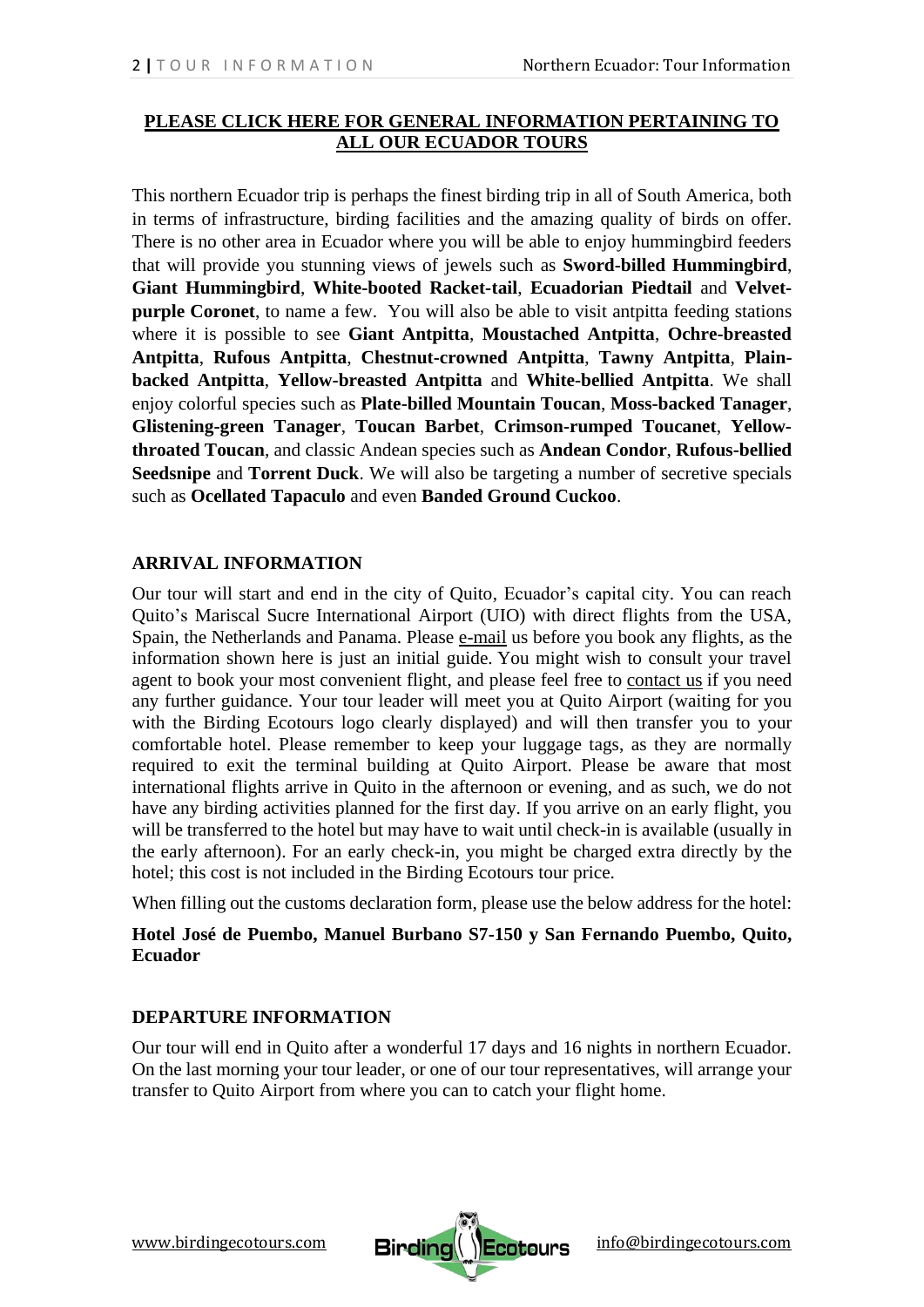# **PHYSICAL REQUIREMENTS AND PACE**

We qualify this trip as easy to moderate with most of the birding consisting of walking along roadsides, although some of these walks may lead up and down hills. We shall face some steep trails on the eastern and western slope of the Andes and some of these trails can get muddy at times. We think this trip might be difficult for people with back, walking, and balance problems or for those who are not used to a birding trip with early morning starts involved. However, we will spend quality time sitting and enjoying hummingbird and antpitta feeders and looking for birds around our lodges.

Keep in mind that (as is usual on most birding trips) we need to be awake very early in the mornings, and pre-dawn starts are in order each day. We normally spend the whole morning birding in the field, return to the lodge for lunch, and then provide a little rest before continuing our birding in the afternoon. Your guide will sometimes invite you to look for owls at night, but this is an optional activity that you can skip if you feel tired. Some people prefer to rest, skipping birding in the afternoon; this can be done at those lodges when we are staying more than one night. When we do birding stops while traveling from location to location, people who feel tired do not have to follow the group and can remain in the vehicle. This trip does not have any particularly long drives nor does it require taking any domestic flights.

# **ATM MACHINES & PAYMENT METHODS**

ATMs will be very limited on this tour. The most convenient place to draw money (Ecuador's official currency is US dollars) would be at Quito Airport, before the start of the tour. There is an ATM in Bancos near Mindo, which can be visited in case of emergency, however not all international cards are accepted here. Please read the section regarding money and currency exchange in our general information for all Ecuador tours.

[Sachatamia Lodge,](https://www.sachatamia.com/) [Hotel José de Puembo](https://www.sanjosedepuembo.com/) and [Termas de Papallacta](https://www.termaspapallacta.com/) accept credit card payment for extra services. [Guango,](https://www.guangolodge.com/) [Cabañas San Isidro](https://www.cabanasanisidro.com/) and [WildSumaco](https://www.wildsumaco.com/) Lodges do not accept credit cards.

# **ALTITUDE**

We will reach our highest elevations on this tour at [Papallacta Pass](https://en.wikipedia.org/wiki/Papallacta) at 14,700 feet (4,500) meters) above sea level. Please consult with your doctor if you have any medical conditions that may be aggravated by spending time at high elevations. Spending a few hours at high elevation is not normally a problem, but some minor symptoms might appear, like a slight headache and mild dizziness. A regular Paracetamol (400 mg), taken two hours before we reach this elevation, should prevent any headache trouble. We suggest you avoid eating a large dinner on the previous evening before reaching altitude, as this will help with digestion. Quito city is located at 9,350 feet (2,850 meters) above sea level.

# **WEATHER**

We ask you to be ready for all kinds of weather on this trip. The Chocó forests, below Mindo, are humid and warm, reaching a maximum of 82°F (28°C) and a minimum of 59°F (15°C) at night. Chocó forests are probably one of the most humid natural areas in the world, and during our stay here, we will likely experience some rainy days, which

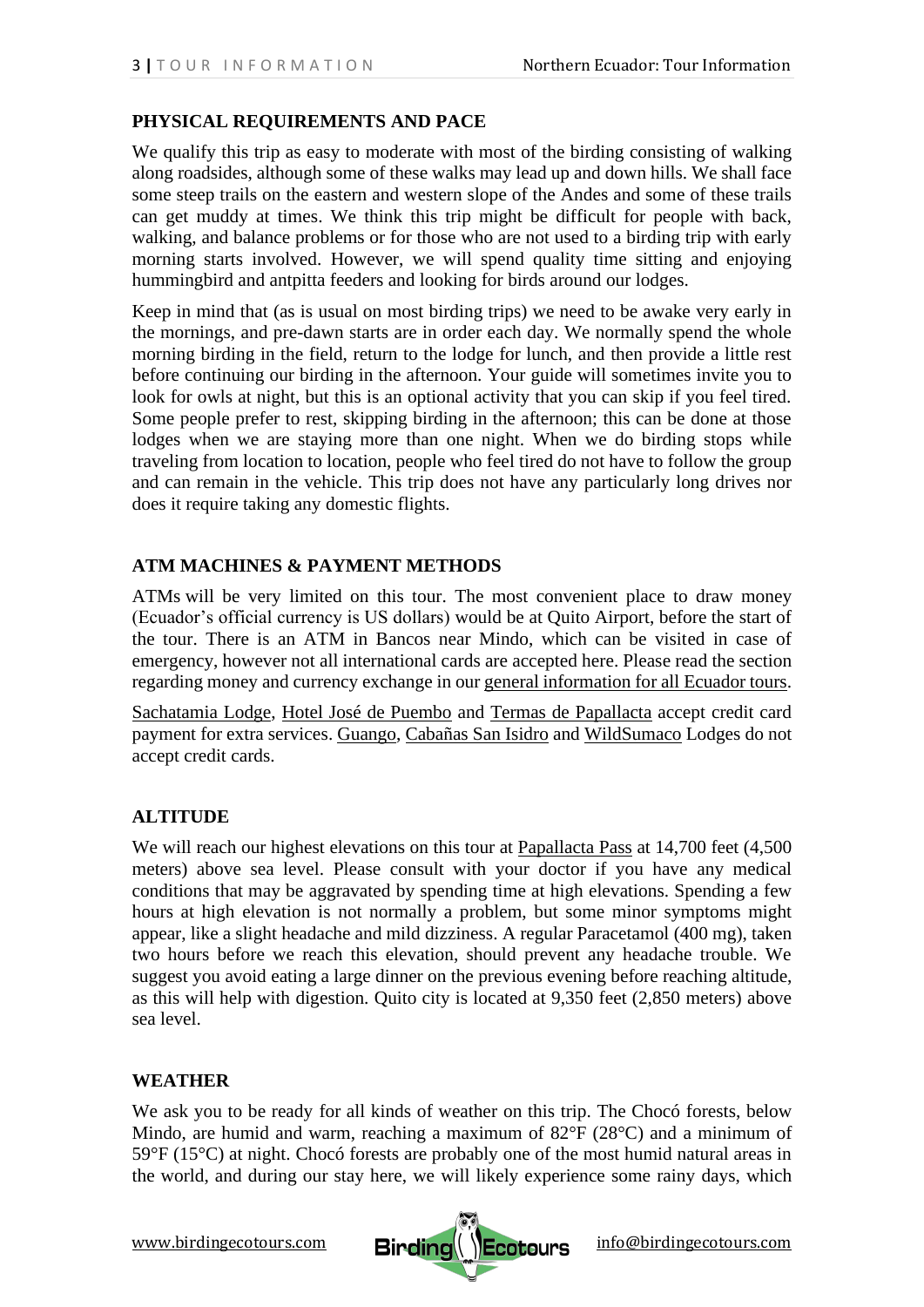should, however, not impact our birding. Quito has a minimum temperature of 57°F (14°C). The eastern slope of the Andes, with the exception of WildSumaco, has areas that are cold at night. The coldest area of our trip is likely to be the Papallacta Pass where the temperature descends to  $41^{\circ}F(5^{\circ}C)$ .

# **LAUNDRY**

Laundry services are available at all lodges on this northern Ecuador trip however please note that laundry fees are not included in the tour price.

### **INTERNET**

Wi-Fi is available in Quito, Mindo and Termas de Papallacta, while internet is very limited or non-existent at Guango, Cabañas San Isidro and WildSumaco. You might consider purchasing a SIM card at Quito airport on the day of your arrival.

# **PHOTOGRAPHY**

When photographing at hummingbird or antpitta feeders, we are not allowed to alter the environment in any way – even though you may want to create a more natural environment for photography.

### **MEALS**

Most of the meals will be fixed menus at the lodges and hotels where you will always have a vegetarian option. Please let us know about any dietary preferences in advance.

#### **TRANSPORT**

We will have a private van for the whole tour with plenty of room for everybody.



*An example of the private van that we use for this bird tour.*